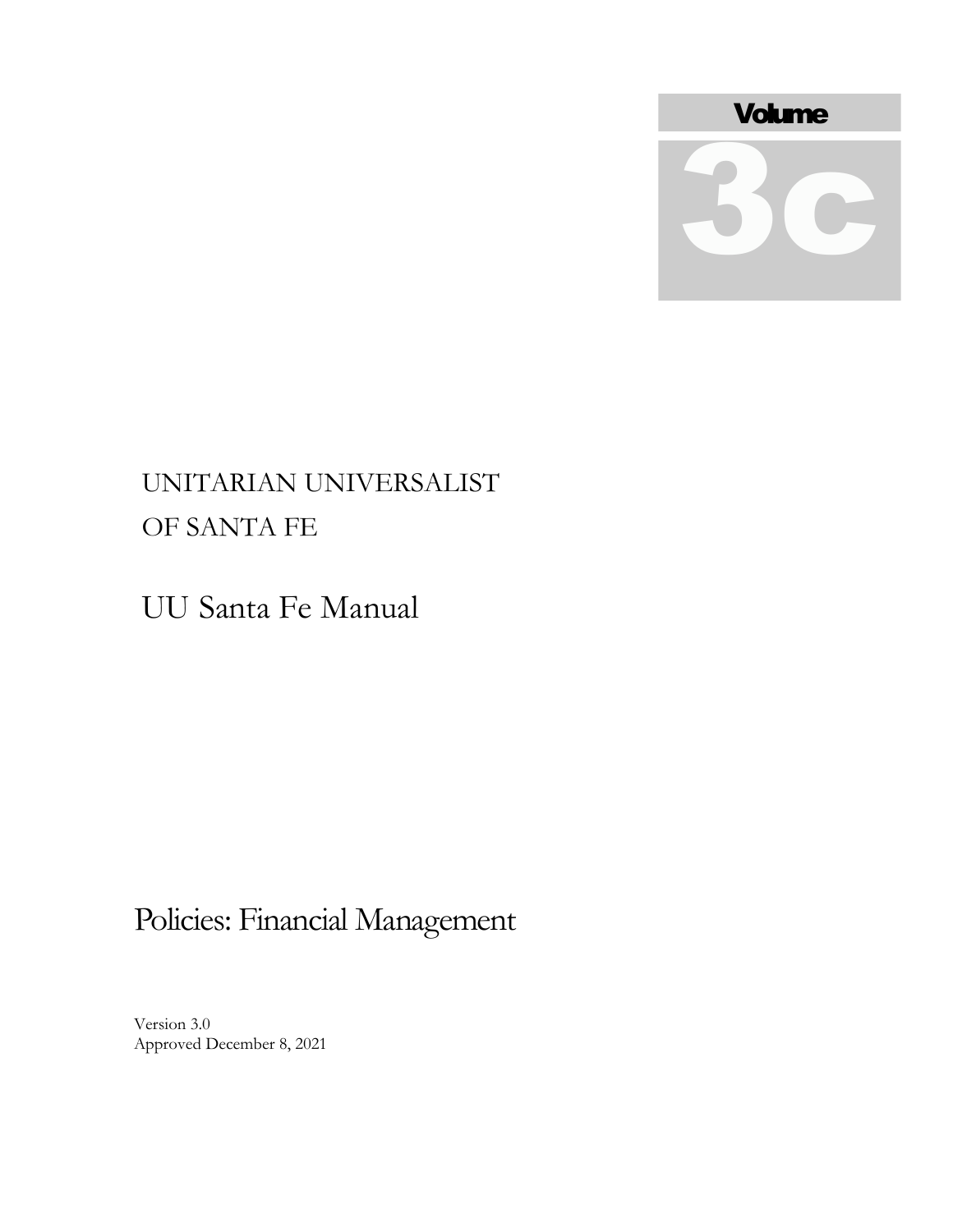# Revision History

| Date             | <b>Version</b> | <b>Comments</b>                                                           |
|------------------|----------------|---------------------------------------------------------------------------|
| Unknown          | 1.0            | Initial version approved by<br><b>Board of Trustees</b>                   |
| January 16, 2013 | 1.1            | Major revisions, addition of<br>many sections                             |
| October 17, 2013 | 1.2            | Revised restricted contributions<br>policy                                |
| August 18, 2016  | 2.0            | Scheduled review. Revised<br>references to Business<br>Manager.           |
| December 9, 2019 | 3.0            | Scheduled review. Revised<br>policy to reflect current best<br>practices. |
| December 8, 2021 | 3.0            | Added language for capital<br>assets and unspecified bequests             |

**Scheduled review cycle:** 3 years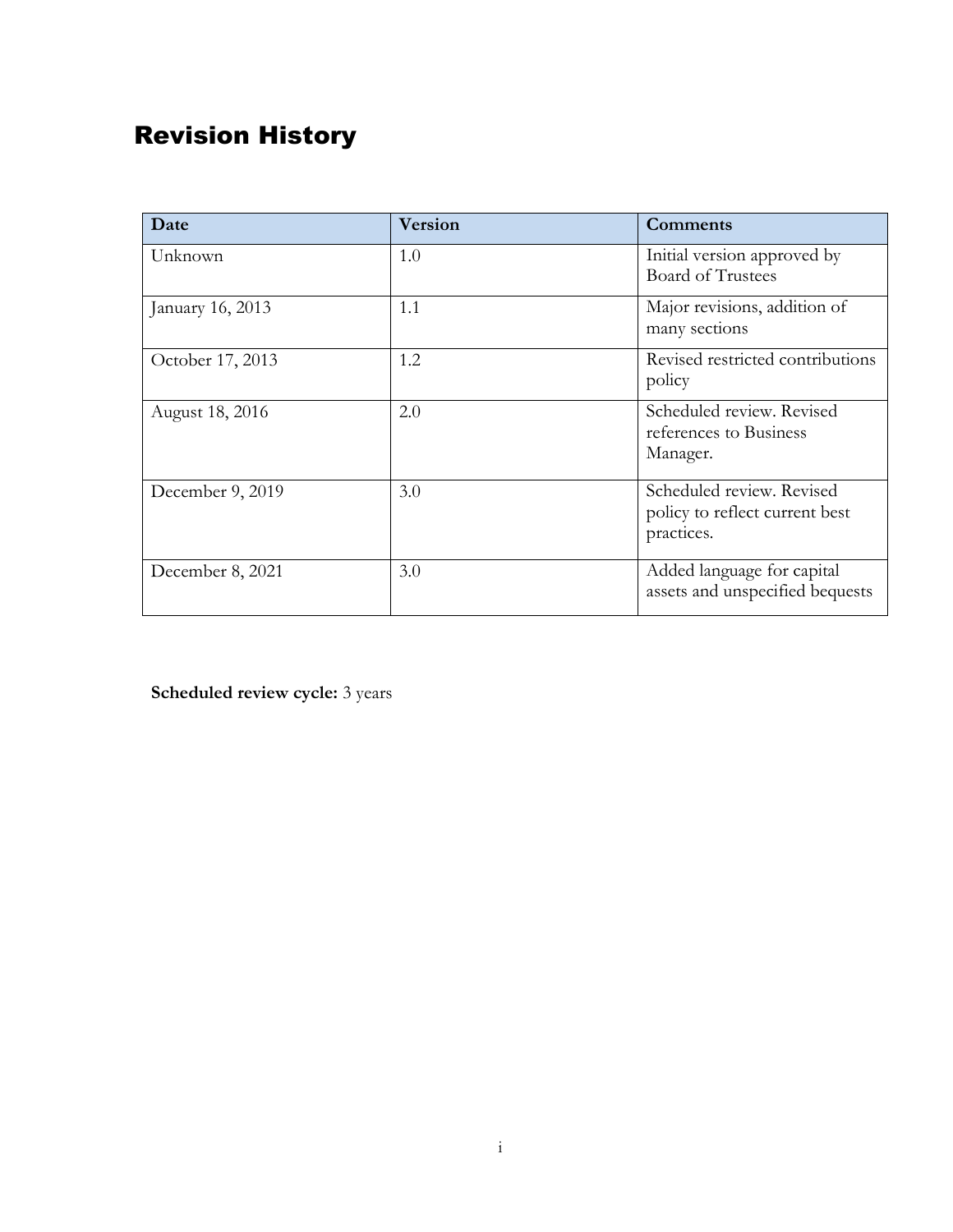## **Table of Contents**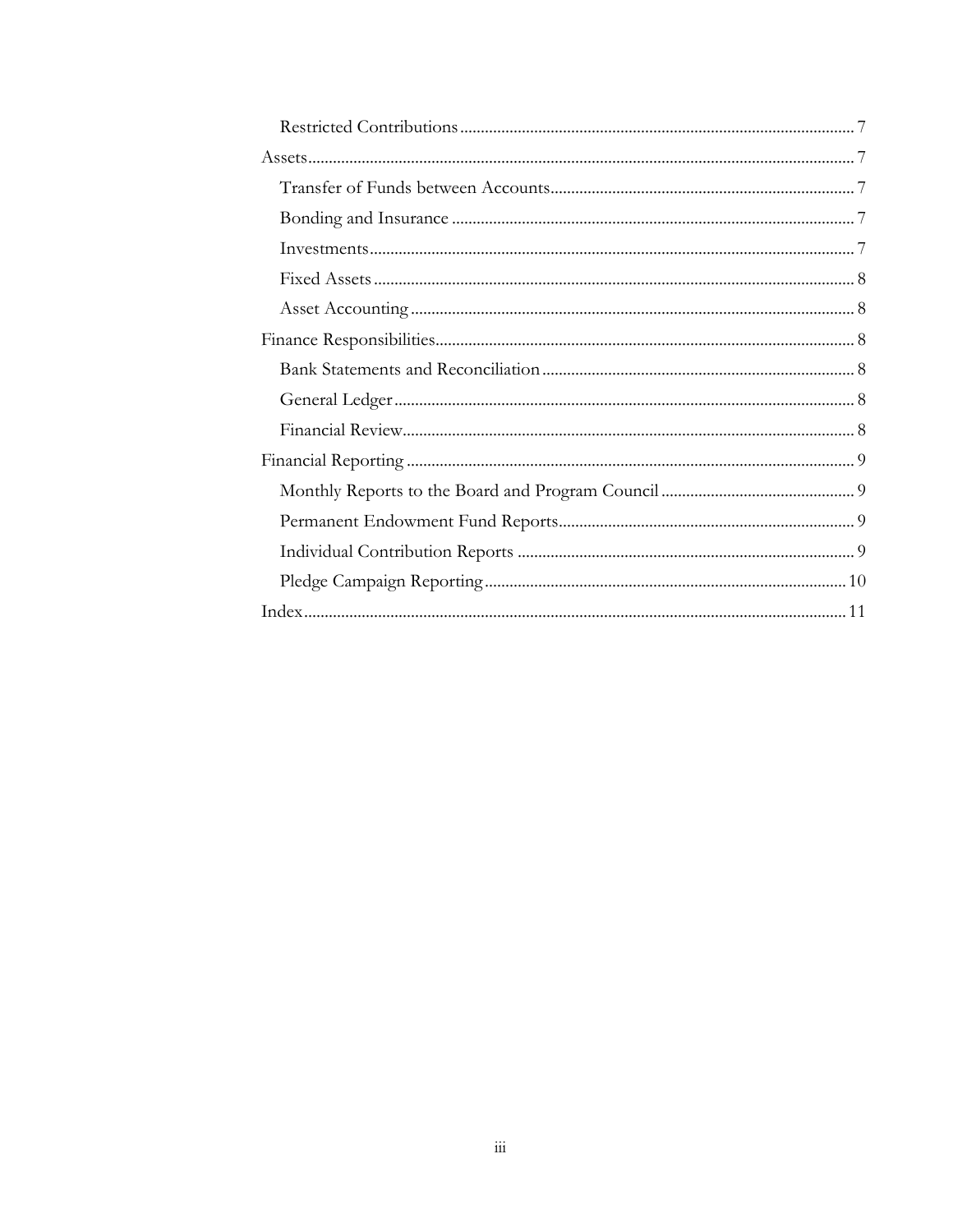## <span id="page-4-0"></span>Purpose

To ensure that controls are established to facilitate efficient and effective management of UU Santa Fe's fiduciary responsibilities in compliance with current accounting practices for non-profit organizations.

## <span id="page-4-1"></span>Scope

The financial policy covers all financial activity by UU Santa Fe and its designated agents. Specific policies pertaining to the Permanent Endowment Fund may be found in Volume 3e of the Congregational Manual.

# <span id="page-4-2"></span>**Definitions**

**Board of Trustees (BoT).** Group defined by the UU Santa Fe *Bylaws* as having fiduciary responsibility.

**Financial Review Committee.** Elected committee charged with conducting financial reviews of UU Santa Fe financial records or arranging and overseeing such a review.

**Finance Team**. Team or task forces established by the Vice President for Finance (VPF) and/or BoT that has the responsibility to oversee the yearly pledge campaign, fundraising, budget preparation and monitoring Permanent Endowment activities (See Volume 2 of the Congregational Manual for further details).

**Segregation of Duties.** Segregation of duties is a key concept of internal controls wherein no person should be given responsibility for more than one related function. Increased protection from fraud and errors must be balanced with the increased cost/effort required.

**Titled Positions and Functional Roles.** Throughout this document Titled Positions (e.g., Minister) will be noted with a leading cap while functional roles (e.g., bookkeeper) will be noted with a lower-case letter.

**Financial Accounting Standards and Support.** QuickBooks is used for recording financial transactions. Breeze is used as a church management system and tracks all individual pledge payments, as well as other donations. QuickBooks is updated weekly with 'batches' of income.

In general, the reports made to the BoT are done on a cash basis, reflecting actual cash receipts and expenditures. Since pledges are often prepaid and paid after the "budget year," these pledges are deducted from cash pledges in reports to the BoT as unearned in the current year.

# <span id="page-4-3"></span>**Confidentiality**

It is the policy of the UU Santa Fe that board members, volunteers and employees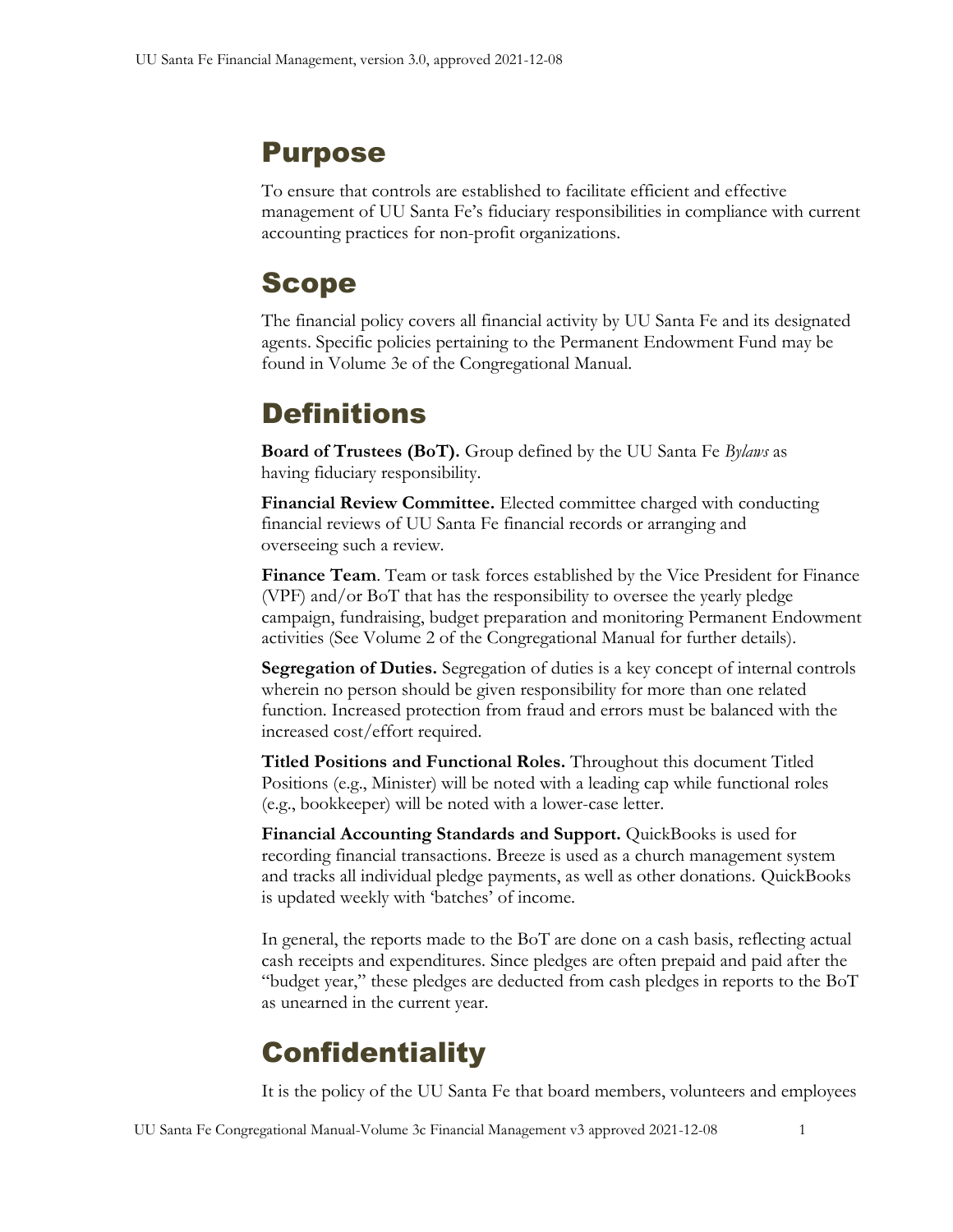of the UU Santa Fe may not disclose, divulge or make accessible confidential information belonging to, or obtained through their affiliation with the UU Santa Fe to any person, including relatives, friends, and business and professional associates, other than to persons who have a legitimate need for such information and to whom the UU Santa Fe has authorized disclosure.

Board members and employees shall use confidential information solely for the purpose of performing services as a trustee or employee of the UU Santa Fe. This policy is not intended to prevent disclosure where disclosure is required by law.

Board members, employees and volunteers must always exercise good judgment and care to avoid unauthorized or improper disclosures of confidential information.

At the end of a board member's term in office or upon the termination of an employee's or volunteer's relationship with the UU Santa Fe, they shall return, at the request of the BoT, all documents, papers and other materials, regardless of medium, which may contain or be derived from confidential information, in his or her possession.

Specifically, individual pledge information shall be restricted to the bookkeeper, VPF and Stewardship Committee.

# <span id="page-5-0"></span>Church Organization

### <span id="page-5-1"></span>*Financial Accounts*

#### <span id="page-5-2"></span>**Financial Institutions and Accounts**

The BoT shall approve and review the financial institution(s) and the type(s) of accounts that are the repository of UU Santa Fe funds at least every five years.

#### <span id="page-5-3"></span>**Petty Cash Account**

One petty cash account may be authorized by the VPF with appropriate guidelines for its use. Documentation or explanation of the expenditures will be maintained, and the petty cash account shall be reconciled monthly and its use evaluated at least annually by the VPF, or designee.

#### <span id="page-5-4"></span>**Credit Card Accounts**

The President of the BoT and the Minister may authorize the use of credit cards for staff whose job responsibilities require them to make purchases that cannot be made through the normal purchasing process. They will also establish an appropriate credit limit on an individual basis.

Credit card statements shall be reviewed monthly by the cardholder. The statement will be submitted to the bookkeeper with an expense report (or adequate notations on the statement itself) that properly attributes expenditures to budget accounts. All statements/expense reports will be initialed by a "one up" supervisor. The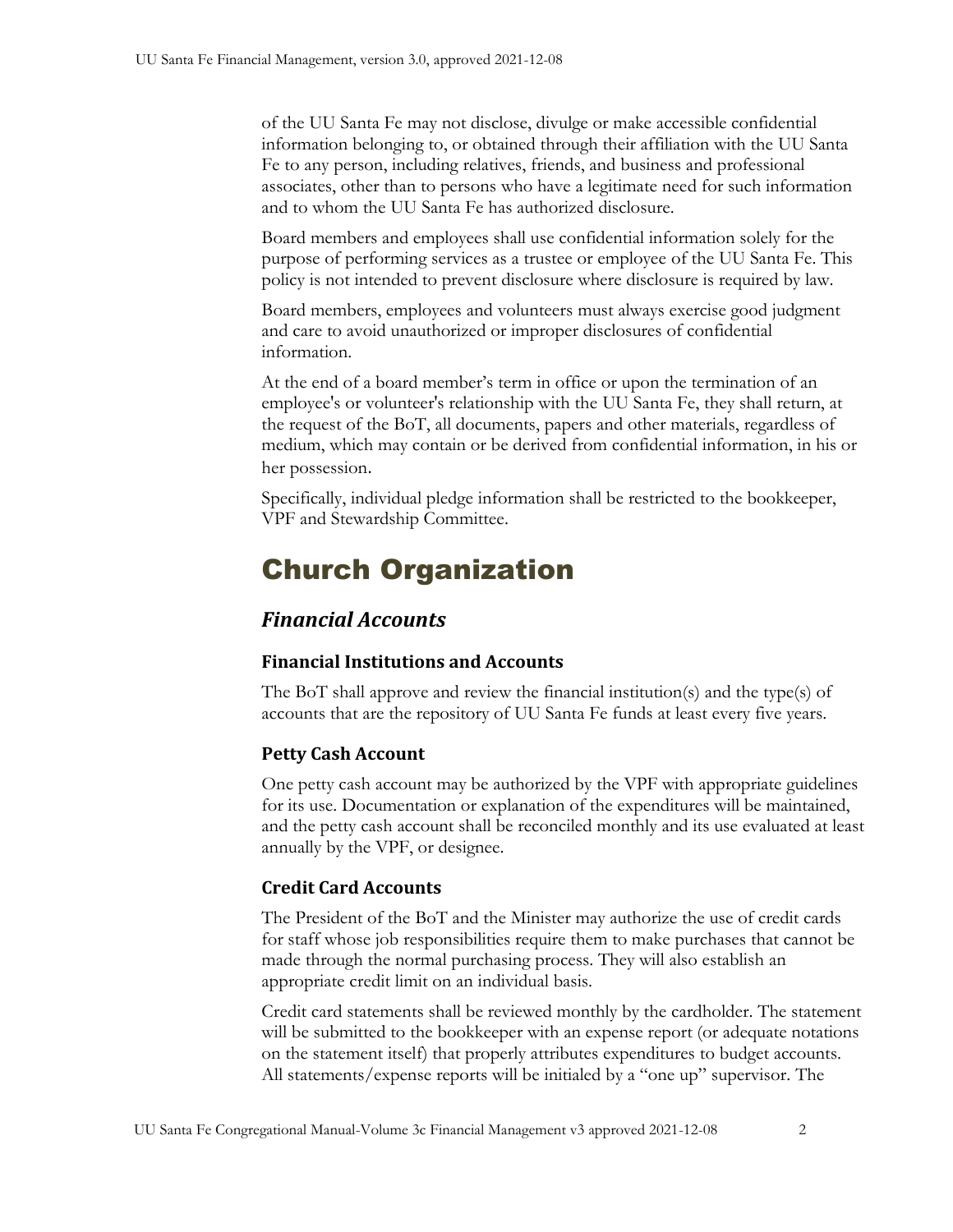Minister's report will be reviewed and authorized by the VPF or President of the BoT.

<span id="page-6-0"></span>Upon staff turnover, such credit cards shall be cancelled within one billing cycle.

#### **Minister's Emergency Account**

A separate checking account not to exceed \$1,000 may be established for the Emergency Account, which shall be used only by the Minister to address timesensitive and critical emergencies for individuals (e.g., to pay rent to avoid eviction, medical prescriptions). The Minister and the VPF are the authorized signers on this account.

#### <span id="page-6-1"></span>**Signatories**

The Officers of the BoT shall be the approved signatories on all bank and investment accounts and the safe deposit box. One of the signatories listed above shall sign all checks. Checks for amounts of \$3,000 or more shall require two signatures. The recipient and signer of a check may not be the same individual, nor may two members of the same family sign a single check.

Signatories on all bank and investment accounts shall be reviewed annually by the bookkeeper and the VPF to ensure compliance with current Board and staff authorities.

#### <span id="page-6-2"></span>**New Financial Accounts**

In order to establish a new checking account or special fund, the staff or church member requesting the account must make a written request to the VPF with an explanation of the purpose for the account. The VPF will present a recommendation to the BoT for approval. The request will be reviewed at the next BoT meeting, and a decision will be communicated to the requestor within one week of the meeting.

<span id="page-6-3"></span>If approved, the VPF will set up the account.

## Expenditures

## <span id="page-6-4"></span>*Check Issuance*

The bookkeeper shall prepare all checks for payment of approved invoices and vouchers in a timely manner to avoid interest or penalty charge.

All invoices shall acknowledge the receipt of goods purchased and date of payment. A copy of the check stub shall be attached to the file copy.

## <span id="page-6-5"></span>*Payroll*

Refer to the UU Santa Fe Personnel Policies and Procedures (UU Santa Fe Manual, Volume 3d) for details on pay period, vacation and sick leave, etc.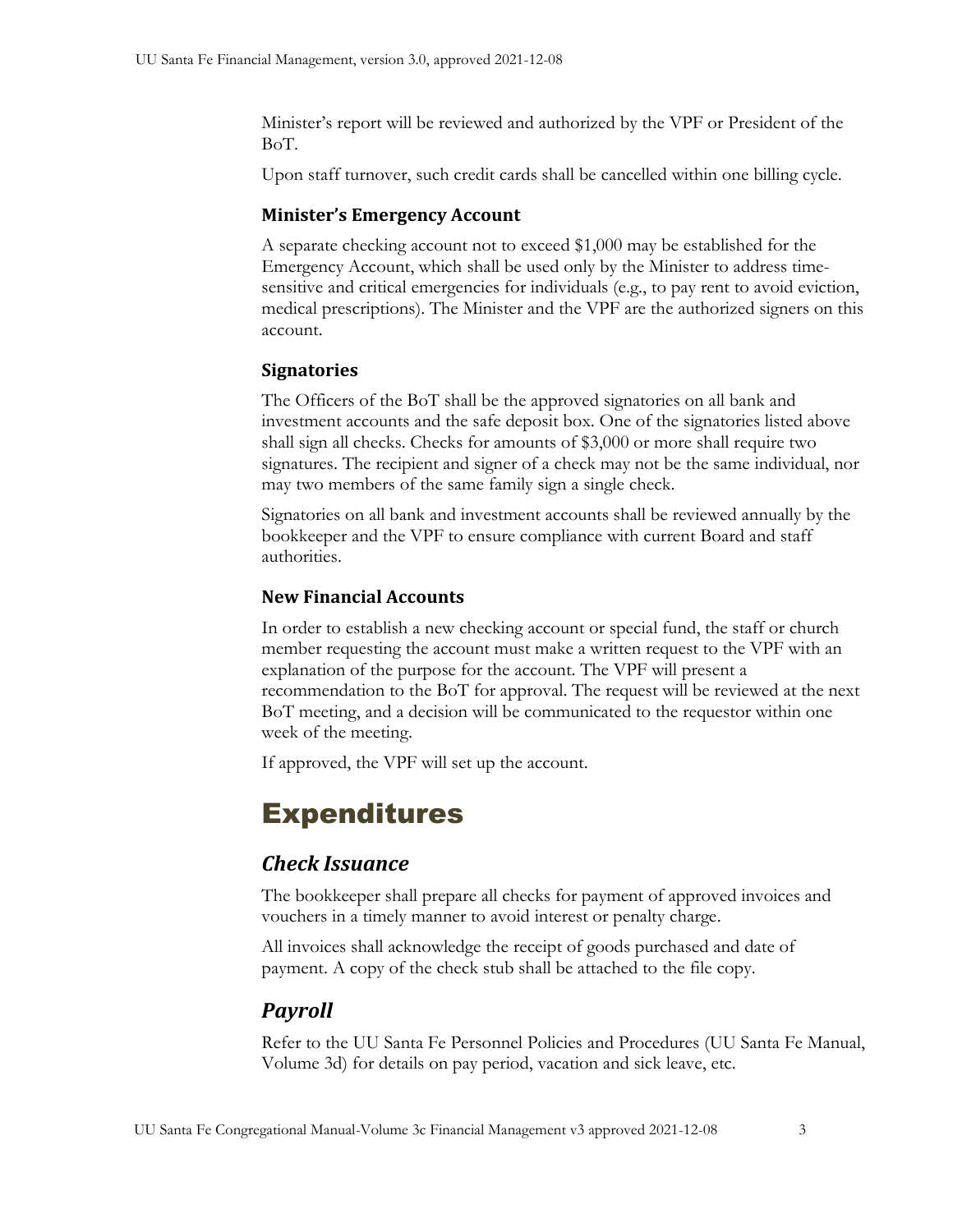It is the bookkeeper's responsibility to ensure timely payment of payroll, all payroll withholdings to the appropriate agency and all related reporting requirements.

## <span id="page-7-0"></span>*Authorization to Enter into Contracts*

The office administrator may contract for leases and services that fall within the approved budget and are less than \$500; the VPF or President must review and sign all contracts that are \$500 or more. Two BoT officers must co-sign contracts that are \$5,000 or more.

The BoT must authorize contracts that fall outside the approved budget.

## <span id="page-7-1"></span>*Reimbursement or Purchasing Request*

Requests for payment, whether to an individual or a business, shall include full name, address, phone and, if possible, email address. This information enables the bookkeeper to collect any necessary tax documentation and ensures UU Santa Fe's compliance with IRS and Worker's Compensation rules. The requester shall also provide the name of the committee, department or financial account to which the expense will be charged.

Either the requester or the office administrator shall obtain the written approval of the person responsible for the budget line prior to issuing payment.

The information shall be provided to the bookkeeper by completing a "Reimbursement/Payment Request Form." When the request is for reimbursement of money already spent, requester will attach all necessary receipts to the Reimbursement/Payment Request Form. When the request is for a purchase to be made, requester shall provide detailed product and quantity information as well as desired delivery deadline.

Only expenses approved within the budget or specially approved by the BoT shall be reimbursed. Any exceptions shall be documented as to reason and approved by the VPF or his/her designee(s). In most cases sales taxes should not be paid or reimbursed.

## <span id="page-7-2"></span>*Approval of Committee Expenditures*

Committee expenditures must be approved in advance by the committee chair/team lead.

## <span id="page-7-3"></span>*Church Charge Accounts*

With approval of the President of the BoT or VPF, the office administrator may establish and maintain UU Santa Fe charge accounts with contractors who provide repetitive or ongoing services to UU Santa Fe. Such accounts may not exceed limits set by the Board and must be paid in full monthly unless the Board has previously approved an installment plan.

## <span id="page-7-4"></span>*Nontaxable Transaction Certificates*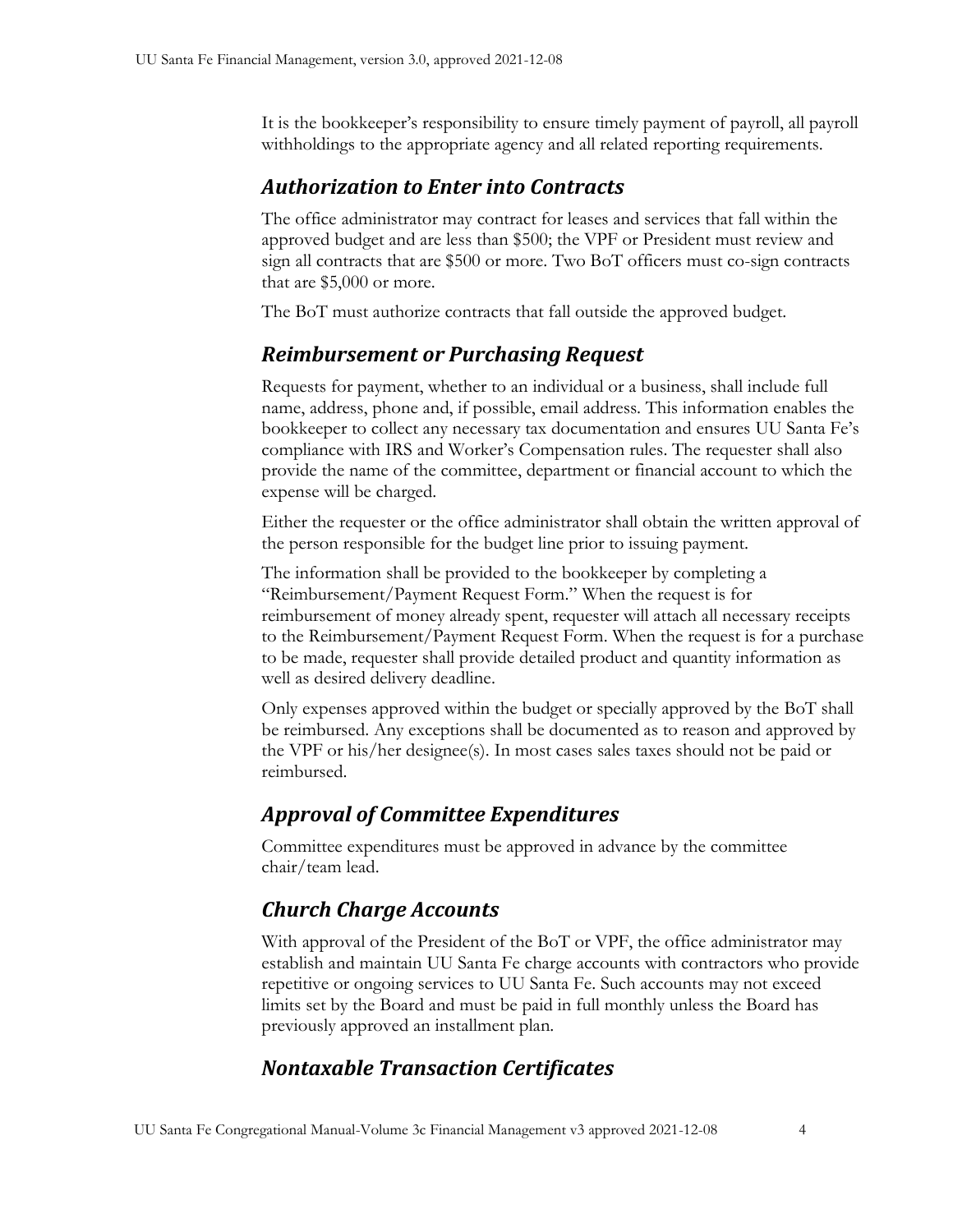Nontaxable Transaction Certificates shall be issued by the office administrator or bookkeeper, as appropriate.

## <span id="page-8-0"></span>Collections and Bank Deposits

#### <span id="page-8-1"></span>*Deposits*

All monies received shall be identified by source. All monies shall be stored in the safe or in a locked file until deposited.

The bookkeeper prepares all deposits, which may be deposited by designated staff.

Monies should be deposited at the bank on the day received if possible, and in no case later than five (5) business days from receipt. Outside banking hours, the deposits should be placed in the bank's night depository.

The record of each deposit, including the deposit slip, cash count, and photocopies of all deposited checks, shall be maintained in the financial files.

## <span id="page-8-2"></span>*Sunday Offerings*

Monies and checks received shall be counted and documented in writing by at least two people (typically the ushers). All checks shall be stamped with a restrictive endorsement (found on office administrator's desk). All monies will be placed in the safe and deposited at the bank as soon as possible.

#### <span id="page-8-3"></span>*Fundraisers*

Members are permitted to hold events for fundraising. Prior BoT approval shall be obtained if the fundraiser is for a dedicated purpose, and such funds will be recorded as donor-designated on the General Ledger. All other receipts from fundraisers shall go into the Congregation's General Fund and attributed to the specific fundraiser.

All funds collected shall be delivered promptly to the bookkeeper for deposit, along with the Deposit Information Form or the "pink" slip indicating the source of funds (e.g., sermons, coffee service, book sale). Money collected at church events should be counted by two individuals designated for that event. A Deposit Information Form or the "pink" slip must be completed, signed by both individuals, and turned into the bookkeeper with the funds collected.

## <span id="page-8-4"></span>*First Sunday Giving*

Cash collected for First Sunday Giving passes through UU Santa Fe accounts. Donors are asked to make checks payable to the designated organization. All checks collected are given directly to the designated organization. A check is issued to the designated organization for the cash received (and checks that may be written to UU Santa Fe for the designated organization).

## <span id="page-8-5"></span>*Donations of Stocks and Bonds*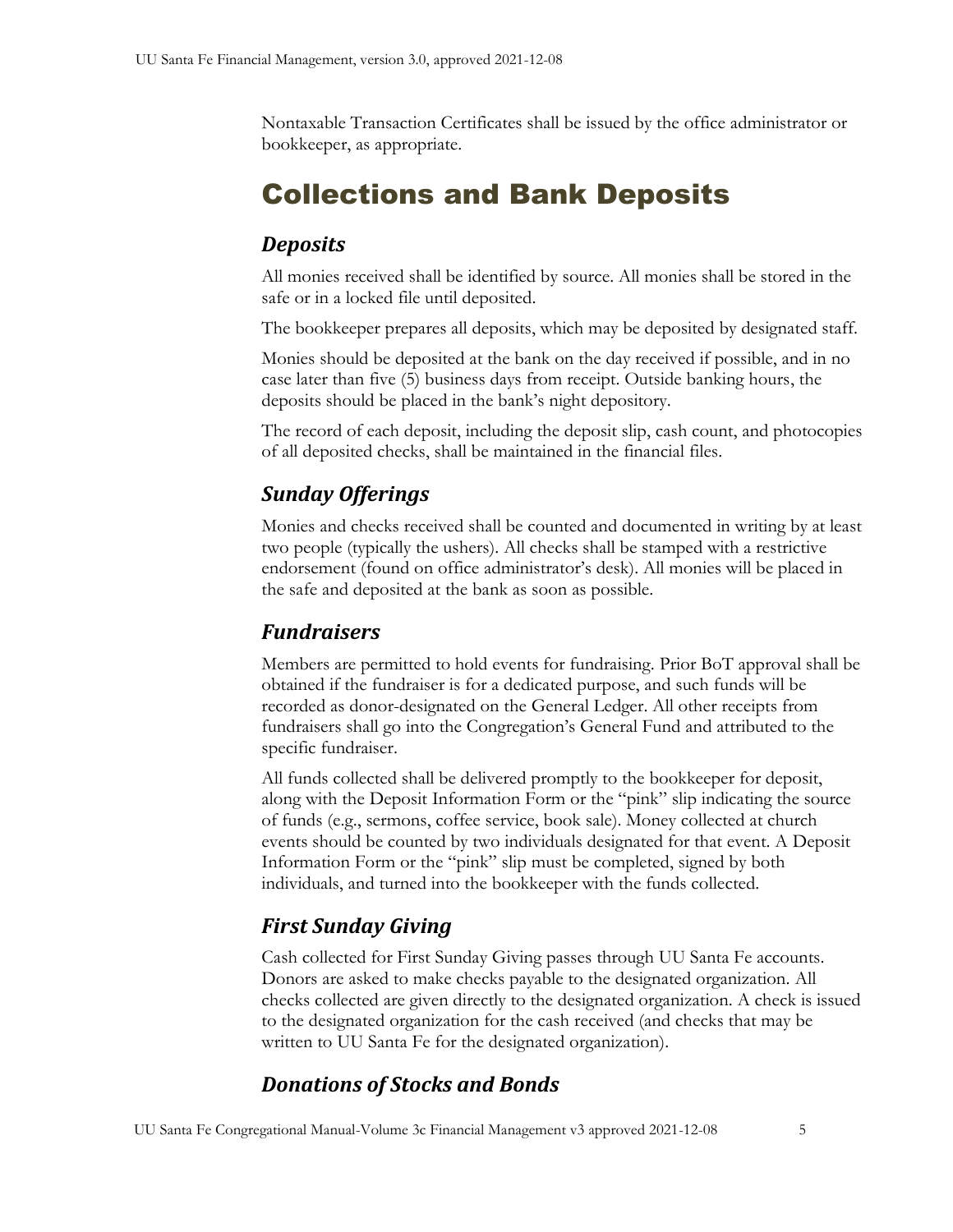Members may donate publicly traded securities. Such transfers are to be initiated by the donor through a transfer to our account with the UUA Common Endowment Fund following procedures and notification requirements established by the UUA. Physical stock certificates presented to UU Santa Fe will be transferred as quickly as possible and then sold immediately and the proceeds deposited as noted above.

Unless otherwise designated, the proceeds shall be deposited into the UU Santa Fe Savings Account.

Members are entitled to claim, for tax purposes, the amount the stock was trading for at the time the transfer to the congregation was made. Their pledge accounts are credited with the net proceeds of the sale received by UU Santa Fe.

#### <span id="page-9-0"></span>*Bequests*

Any bequest received will be directed to the Permanent Endowment Fund (PEF), and the Permanent Endowment Committee (PEC) will follow its normal procedures for the receipt of gifts. Per the current standard practice of the PEC, if there is an outstanding pledge amount, that will be paid from the bequest before it is deposited into the PEF.

## <span id="page-9-1"></span>*Other Donations*

If a donation is received that (a) is not a bequest, and (b) has not been designated by the donor as a pledge or for a specific purpose, then the VP for Finance will be notified. The VP for Finance will attempt to contact the donor and inquire if they had a purpose in mind. If the donor intended the donation to go into the PEF, then it will go into the PEF. If the donor intended it to go into the general fund, then it will go into the current fiscal year revenue. If the donor cannot be reached, then it will go into the current fiscal year revenues. The VP for Finance will document this process for each of these donations.

## <span id="page-9-2"></span>*Permanent Endowment Fund Management*

See the Permanent Endowment Committee Handbook (UU Santa Fe Congregational Manual, Volume 3e).

## <span id="page-9-3"></span>*Gifts "In Kind"*

Gifts "in kind" (e.g., paintings, furnishings) require a favorable recommendation from an appropriate congregational committee/team to the BoT and the approval of the Board.

If gifts are offered with restrictions, the BoT must approve the restriction before the gift can be accepted.

The Congregation may dispose of an "in kind" unrestricted gift at any time unless the Board has accepted restrictions.

The donor assumes responsibility for determining the value of the donation and any related tax benefit.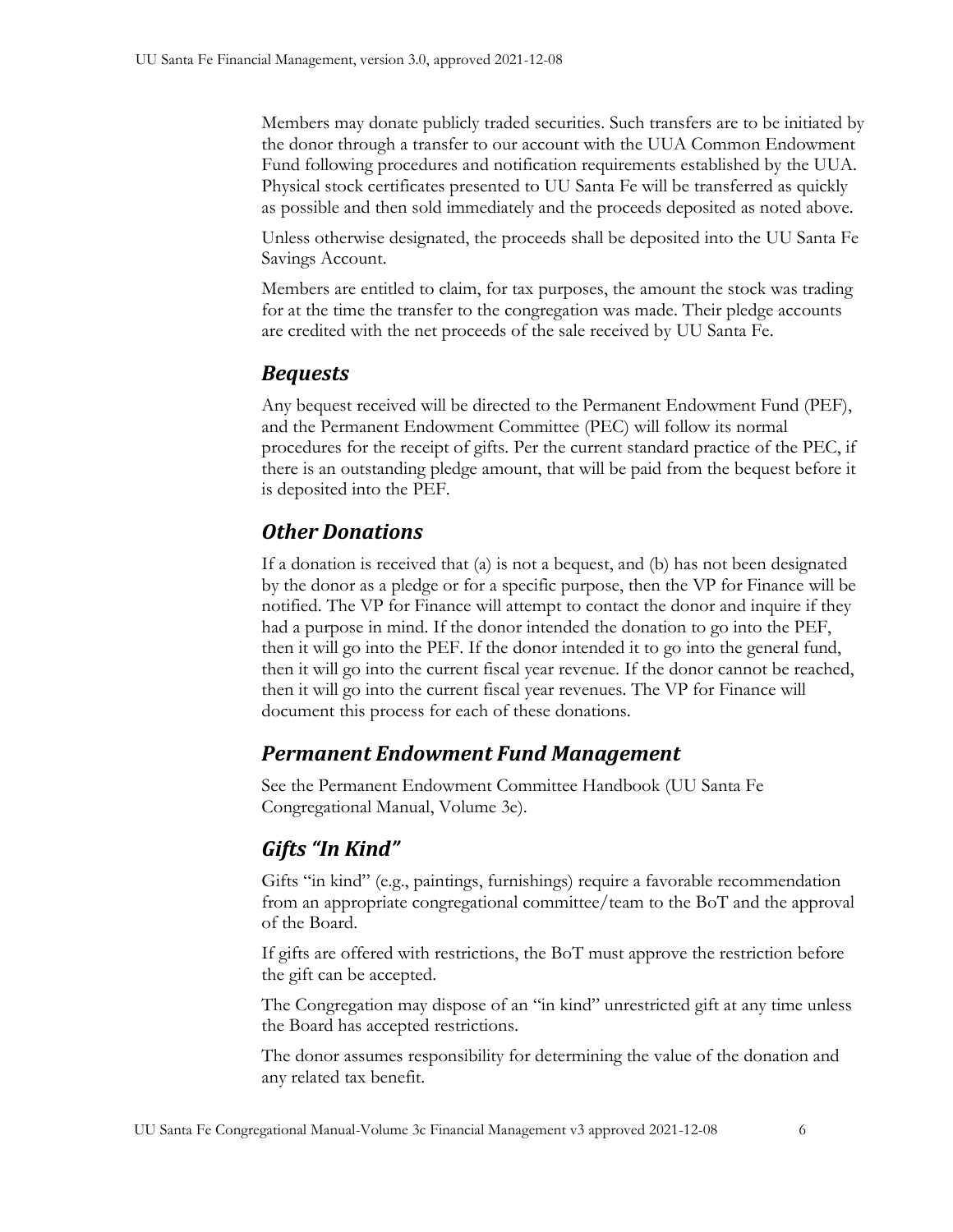## <span id="page-10-0"></span>*Restricted Contributions*

UU Santa Fe, through deliberations of its committees and BoT, and by establishing the Congregation's budget each year, determines how resources available to the Congregation will be expended. From time to time individual members seek to provide dedicated gifts for a specific purpose, in addition to their yearly pledges in support of the mission and vision of the Congregation.

The BoT must approve any restricted gift over \$500, including gifts in kind. Any restricted gift, regardless of amount, must be approved by the Board if its acceptance would create a new program or financial or operational responsibility.

Restricted gifts of \$500 or less, including gifts in kind, may be accepted without BoT approval provided that either:

- The gift is designated to contribute to an existing budget line item (for example, UUA dues), as determined by the bookkeeper, or
- The gift contributes to an existing program and is accepted by the appropriate Council team (for example, a gift to Lifelong Learning to support OWL leader training).

The BoT will apply the same criteria to determine whether to accept restricted contributions of over \$500.

## <span id="page-10-1"></span>Assets

## <span id="page-10-2"></span>*Transfer of Funds between Accounts*

The bookkeeper and Vice President of Finance are authorized to make transfers between bank and investment accounts. A record of such transactions shall be maintained in the financial files.

## <span id="page-10-3"></span>*Bonding and Insurance*

Insurance policies shall include, but not be limited to, fire, property and general liability, workers compensation and trustee/officers' liability. Claims under insurance policies will be made by the VPF, or designee.

The Finance Team and office administrator shall ensure protection of the UU Santa Fe assets by acquiring appropriate insurance and reviewing insurance policy needs on an annual or as-needed basis. A summary of insurance policies and any recommendations for change shall be presented to the BoT annually by the VPF.

#### <span id="page-10-4"></span>*Investments*

The VP for Finance is authorized to make investments in the UUA Common Endowment Fund, bank certificates of deposit and investment grade money market accounts. Any such investments shall be reported on the monthly balance sheet report.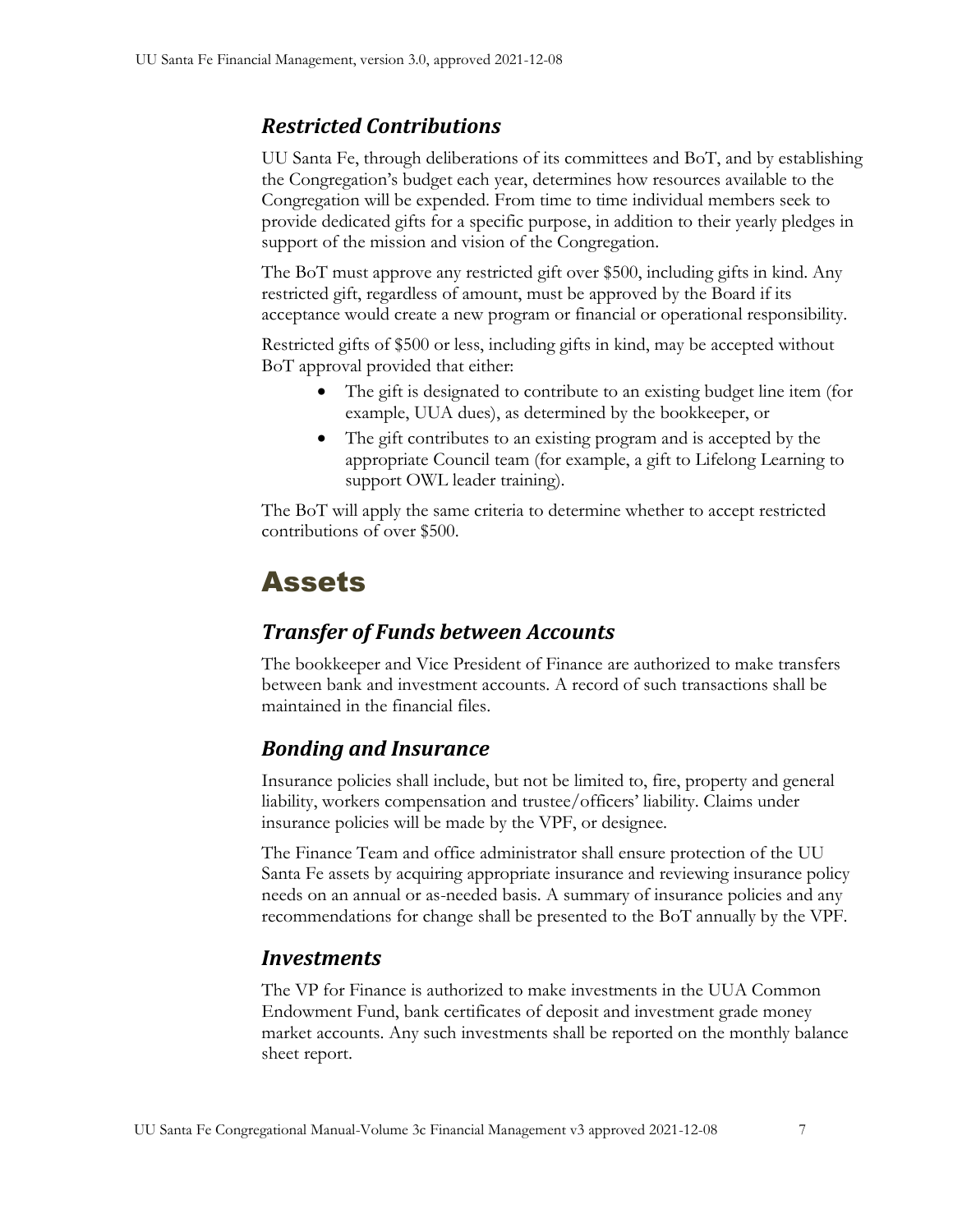## <span id="page-11-0"></span>*Fixed Assets*

It shall be the practice of UU Santa Fe to include financial assets and real estate on its books.

## <span id="page-11-1"></span>*Asset Accounting*

- 1. All purchases of tangible property (e.g., equipment, furniture, computers) of \$1,000 or more shall be capitalized and recorded as an asset under the appropriate financial account. Smaller purchases shall be expensed.
- 2. Separate accounts shall be kept for the building maintenance and building improvements.
- 3. A worksheet listing capitalized assets shall be maintained by the VP for Finance, listing the asset, date purchased, cost, expected lifetime and the brand and model where appropriate. This information shall be available to the Board of Trustees and Finance Committee.
- 4. Capitalized assets shall be reviewed annually in consultation with the Facilities Committee. Assets beyond their expected lifetime should be written off to retained earnings upon approval of the Finance Committee or have their expected lifetime extended.
- 5. Any money budgeted to contingencies or capital needs that is not used may be carried over for future use.
- 6. Questions concerning the application of this policy should be directed to the VP for Finance.

# <span id="page-11-2"></span>Finance Responsibilities

## <span id="page-11-3"></span>*Bank Statements and Reconciliation*

All financial accounts on the balance sheet shall be reconciled monthly by the bookkeeper and reviewed by the VPF or designee. This includes all bank and investment accounts, credit card accounts and a reconciliation between Breeze and QuickBooks for all pledge accounts, and other income accounts tracked by Breeze. The bookkeeper is responsible for monthly reconciliation. The VPF or designee will review as needed, noting anything questionable (e.g., lack of two signatures or an unusual vendor). If in doubt, the backup for the check should be reviewed.

## <span id="page-11-4"></span>*General Ledger*

The bookkeeper is responsible for accurately recording the financial activities of the church.

## <span id="page-11-5"></span>*Financial Review*

*(N.B. This policy was reviewed in November 2019 and requires a revision in the Bylaws at its next review.)*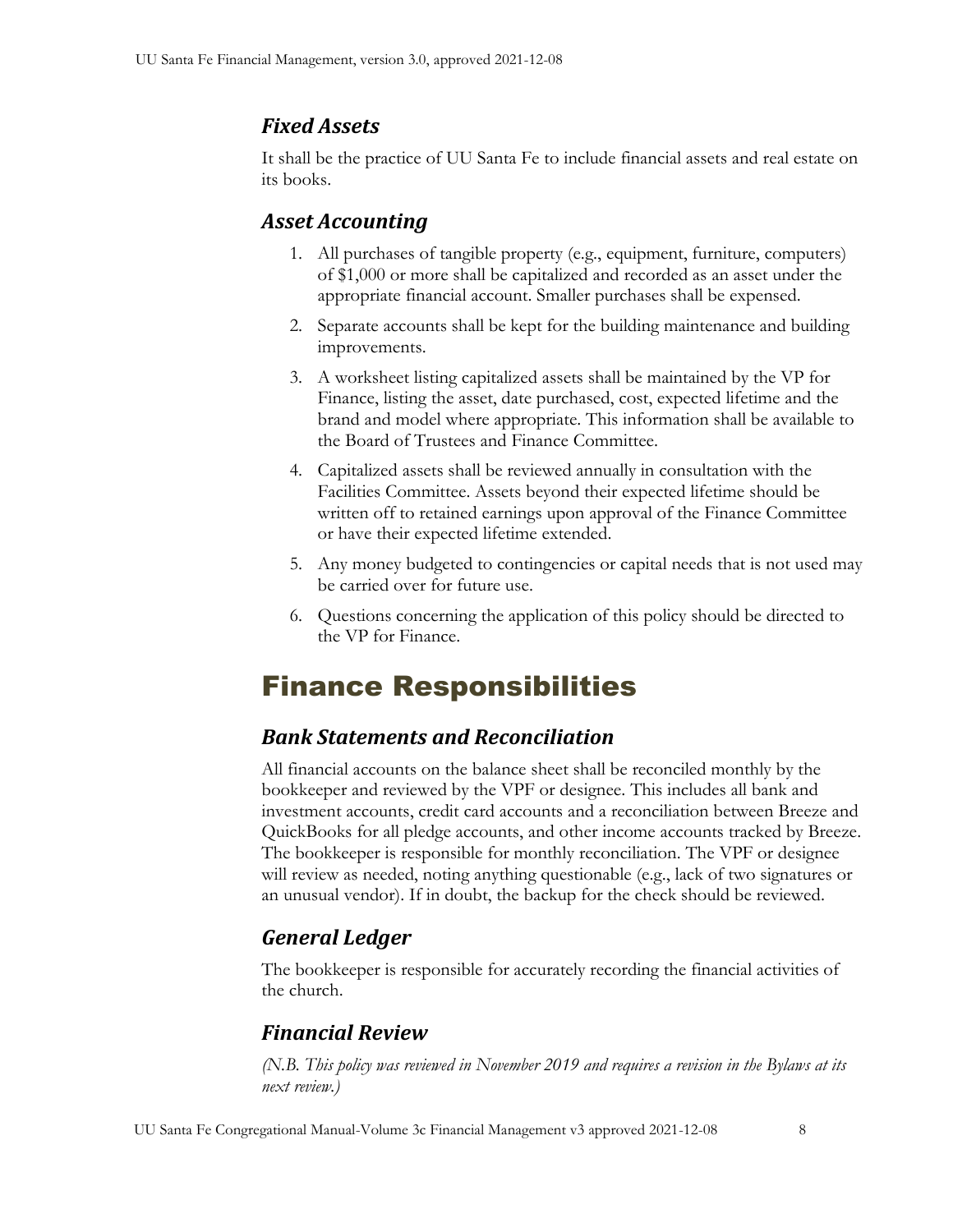Congregational financial records shall be reviewed at least every other year by a Financial Review Committee elected by the Congregation. If necessary, the Financial Review Committee, with approval of the BoT, may engage an external auditor or CPA to provide support. The results of the financial review and/or audit shall be reported to the BoT and the Congregation.

Elements of the audit should include:

- Review of a trial balances report
- Review of journal entries
- Physical statements from banks and investment companies
- Review of all financial reports presented to the Board
- Sampling of typical transactions (e.g., deposits, expenditures) for accuracy
- General compliance with financial policy

## <span id="page-12-0"></span>Financial Reporting

## <span id="page-12-1"></span>*Monthly Reports to the Board and Program Council*

The bookkeeper shall prepare a report for the VP for Finance to present to the BoT monthly, including the following:

- Balance Sheet
- Income statement in the form of Budget to Actual report
- The bookkeeper shall prepare monthly financial reports as directed to the Program Council.

<span id="page-12-2"></span>*Ad hoc* reports may also be requested.

#### *Permanent Endowment Fund Reports*

The Permanent Endowment Committee shall provide an annual report to the VPF/Finance Team showing changes in net assets owing to withdrawals and deposits and overall performance of the investment.

## <span id="page-12-3"></span>*Individual Contribution Reports*

The bookkeeper will send status reports to donors as follows:

November 30 – Report to all pledgers for year-end tax planning

February 15 – Report to all donors for prior year tax filing

May 31 – Fiscal Year report to all pledgers on status of pledge

August 31 – Report to pledgers who have not completed prior fiscal year pledge

All reports will have current year pledge status (fiscal year) even if the report is for tax year.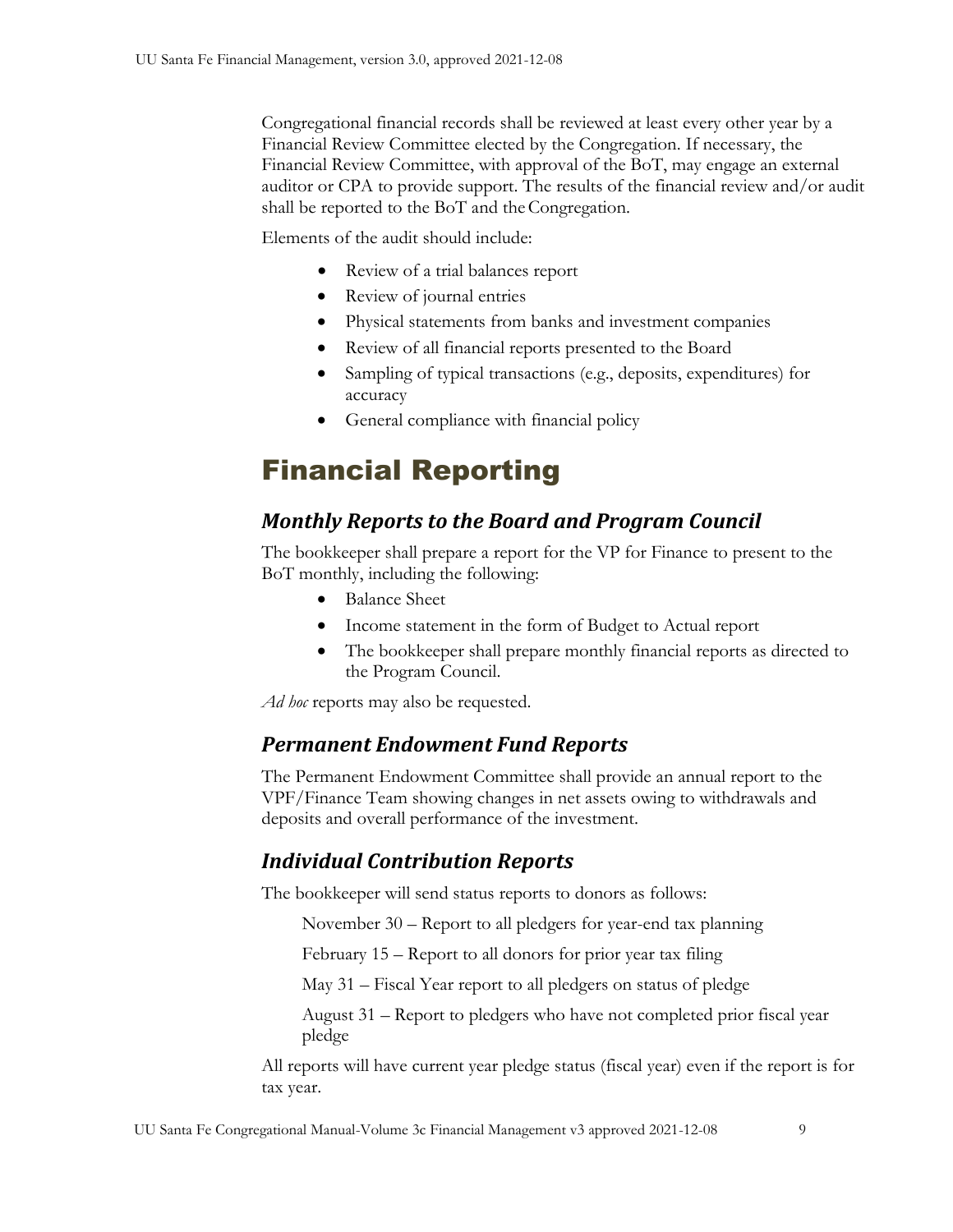## <span id="page-13-0"></span>*Pledge Campaign Reporting*

During the annual canvass, the bookkeeper shall provide status reports to the VPF and the Stewardship Committee chair to assist in managing the campaign and preparing status reports for the Congregation, if requested. The format for the data provided by the bookkeeper shall be mutually agreed upon by the Stewardship Committee Chair, VPF and the bookkeeper. Note that only the bookkeeper, VPF and Stewardship Committee may view individual pledge information.